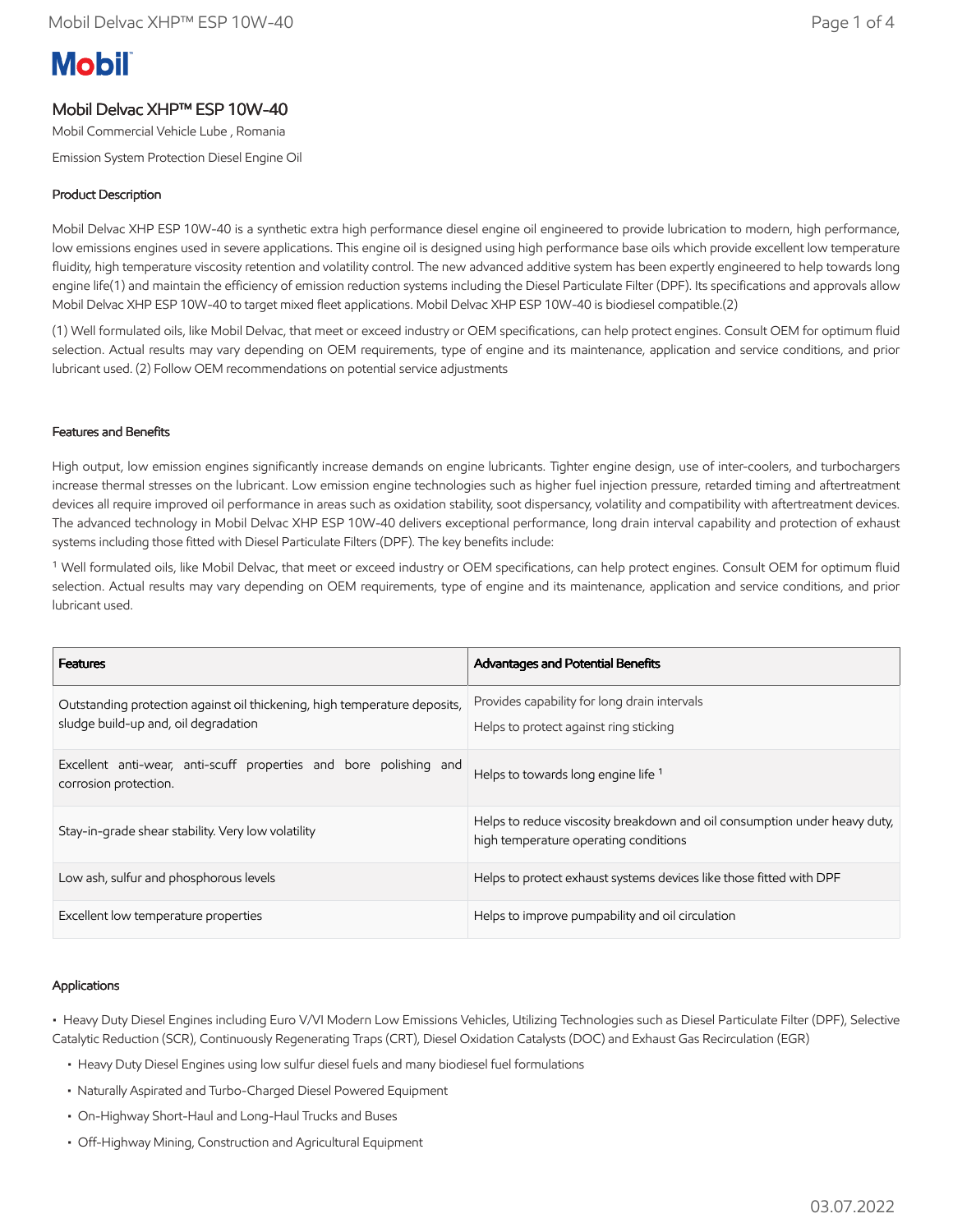#### Specifications and Approvals

| This product has the following approvals: |
|-------------------------------------------|
| <b>MAN M 3775</b>                         |
| MACK EOS-4.5                              |
| Mack EO-O Premium Plus                    |
| MB-Approval 228.51                        |
| <b>RENAULT TRUCKS RLD-2</b>               |
| RENAULT TRUCKS RLD-3                      |
| VOLVO VDS-3                               |
| VOLVO VDS-4                               |
| VOLVO VDS-4.5                             |
| DQC IV-18 LA                              |

| This product is recommended for use in applications requiring: |
|----------------------------------------------------------------|
| MAN M 3271-1                                                   |
| <b>MAN M 3575</b>                                              |
| <b>IVECO 18-1804 TLS E9</b>                                    |
| <b>MANM 3477</b>                                               |
| Scania Low Ash                                                 |

| This product meets or exceeds the requirements of: |
|----------------------------------------------------|
| ACEA E4                                            |
| ACEA E6                                            |
| ACEA E7                                            |
| ACEA E9                                            |
| APICI-4                                            |
| API CI-4 PLUS                                      |
| API CH-4                                           |
| APICJ-4                                            |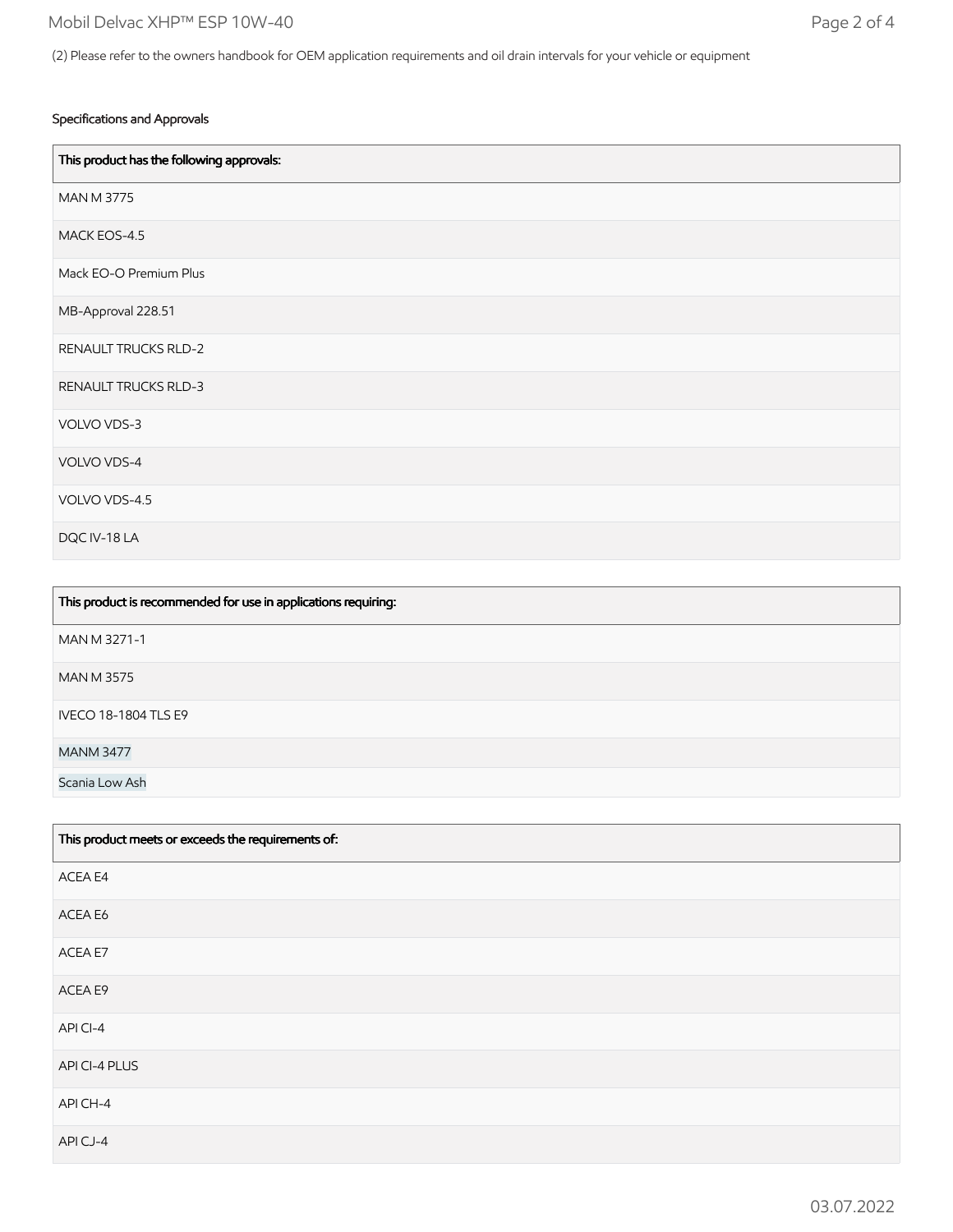| This product meets or exceeds the requirements of: |
|----------------------------------------------------|
| API CK-4                                           |
| Caterpillar ECF-3                                  |
| Cummins CES 20081                                  |
| Cummins CES 20086                                  |
| DAF Extended Drain                                 |
| ISUZU DEO (w/ DPD Equipped Vehicles)               |
| JASO DH-2                                          |

#### Properties and Specifications

| Property                                      |       |
|-----------------------------------------------|-------|
| Density @ 15.6 C, kg/l, ASTM D4052            | 0.861 |
| Flash Point, Cleveland Open Cup, °C, ASTM D92 | 232   |
| Kinematic Viscosity @ 100 C, mm2/s, ASTM D445 | 13.7  |
| Kinematic Viscosity @ 40 C, mm2/s, ASTM D445  | 91    |
| Pour Point, °C, ASTM D97                      | $-30$ |
| Viscosity Index, ASTM D2270                   | 153   |
| Base Number, mgKOH/g, ASTM D2896              | 13.2  |

#### Health and safety

Health and Safety recommendations for this product can be found on the Material Safety Data Sheet (MSDS) @ [http://www.msds.exxonmobil.com](http://www.msds.exxonmobil.com/psims/psims.aspx) /psims/psims.aspx

All trademarks used herein are trademarks or registered trademarks of Exxon Mobil Corporation or one of its subsidiaries unless indicated otherwise.

06-2022

.

Typical Properties are typical of those obtained with normal production tolerance and do not constitute a specification. Variations that do not affect product performance are to be expected during normal manufacture and at different blending locations. The information contained herein is subject to change without notice. All products may not be available locally. For more information, contact your local ExxonMobil contact or visit [www.exxonmobil.com](http://www.exxonmobil.com/)

ExxonMobil is comprised of numerous affiliates and subsidiaries, many with names that include Esso, Mobil, or ExxonMobil. Nothing in this document is intended to override or supersede the corporate separateness of local entities. Responsibility for local action and accountability remains with the local ExxonMobil-affiliate entities.

| <b>Energy lives here™</b> |       |  |
|---------------------------|-------|--|
| Ex⁄onMobil                |       |  |
| Excon Mobil (Esso)        | — Дто |  |